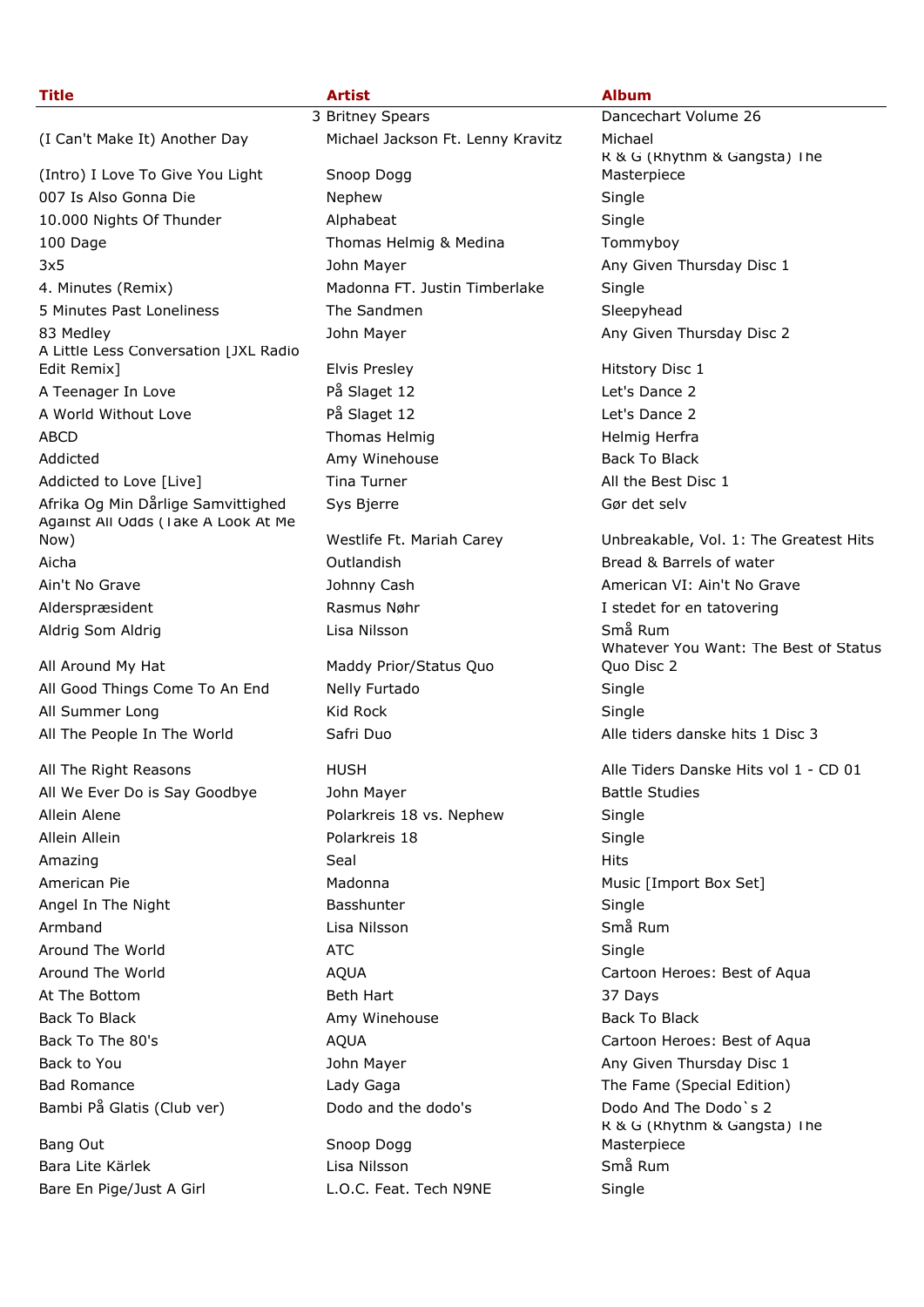Bawler Hele Dagen **Dance Chart 25** Johnson **Dance Chart 25** 

Big Girl Now

Boom Boom Boom Boom! (Radio) Vengaboys

Boom Boom Boom Boom! (XXL) Vengaboys

Byens Bedste Bryster (Original Version) Spar2 Byens Bedste Bryster (Single) Call On Me **Eric Prydz** Eric Prydz Now Dance 2005 Can I Get A Flicc Witchu (Featuring Bootsy Collins) Snoop Dogg Can U Control Yo Hoe (Featuring Soopafly) Snoop Dogg Candyman Christina Aguilera Single

Can't Fight The Moonlight (Original) LeAnn Rimes The Best of LeAnn Rimes

Be With You (LP Version) Enrique Iglesias Enrique Beautiful **Christina Aguilera** Stripped Christina Aguilera Stripped Stripped Beautiful Day U2 The Best of 1990-2000 Beautiful Girl Sean Kingston Sean Kingston Single Beautiful Liar (Radio Mix) Beyoncé, Shakira Single Behind The Mask **Michael Jackson** Michael Jackson Michael Michael Michael Michael Believe Again **Brinck** Brinck **Dansk Melodi Grand Prix 2009** Berlin Nordstrøm Nordstrøm Dagdrømmer Best Day (Freddy Keys Remix) Carpark North Dance.Dk Bette Davis Eyes **Kim Carnes** Communication Carnes Gypsy Honeymoon Big Girl (You Are Beautiful) Mika Mika Life in Cartoon Motion Lady GaGa Feat. New Kids On The Block The Fame (Special Edition) Bigger Than My Body John Mayer Heavier Things Biggest Mistake The Rolling Stones A BIGGER BANG Black And Yellow **Michalifa** Rolling Papers Wiz Khalifa Rolling Papers Black Betty **Single Single Single Single Single** Tom Jones **Single Single** Blinde hjerter (Club ver) Dodo and the dodo's Dodo And The Dodo's 2 Blown Away (Feat. Styles P) Akon Akon Konvicted Boing! De Største **Bones** The Killers **The Killers** Sam's Town Boom (Hit 'N' Run Disco Mix) Sisse Marie Dance.Dk Boom Boom Pow (Dirty Club) Black Eyed Peas Single Boten Anna **BassHunter** BassHunter **Single** Boten Anna **Single** Boulevard of Broken Dreams Green Day Single Boyfriend **Alphabeat** Alphabeat Single Boys Boys Boys **Example 2** Lady GaGa The Fame (Special Edition) Break The Ice **Britney Spears** Blackout Blackout Breaking News Michael Jackson Michael Bumble Bees **AQUA** Aquarius AQUA Burn It **Burn It Carpark North** Best Days Butterfly **Butterfly Example 2** Unite Music Constants Alle Tiders Danske Hits 1 - CD 2 By The Way **Red Hot Chili Peppers** Single By the way single September 2011 The Red Hot Chili Peppers single

Best for Last Adele 19 Boom Boom Boom Boom! [UK CD Single<sub>1</sub> Boom Boom Boom Boom! [UK CD Single] Bop Bop Baby **Westlife** Westlife **Westlife** Unbreakable, Vol. 1: The Greatest Hits Broken Wings **Bryan Adams** Bryan Adams **11** 

R & G (Rhythm & Gangsta) The Masterpiece R & G (Rhythm & Gangsta) The Masterpiece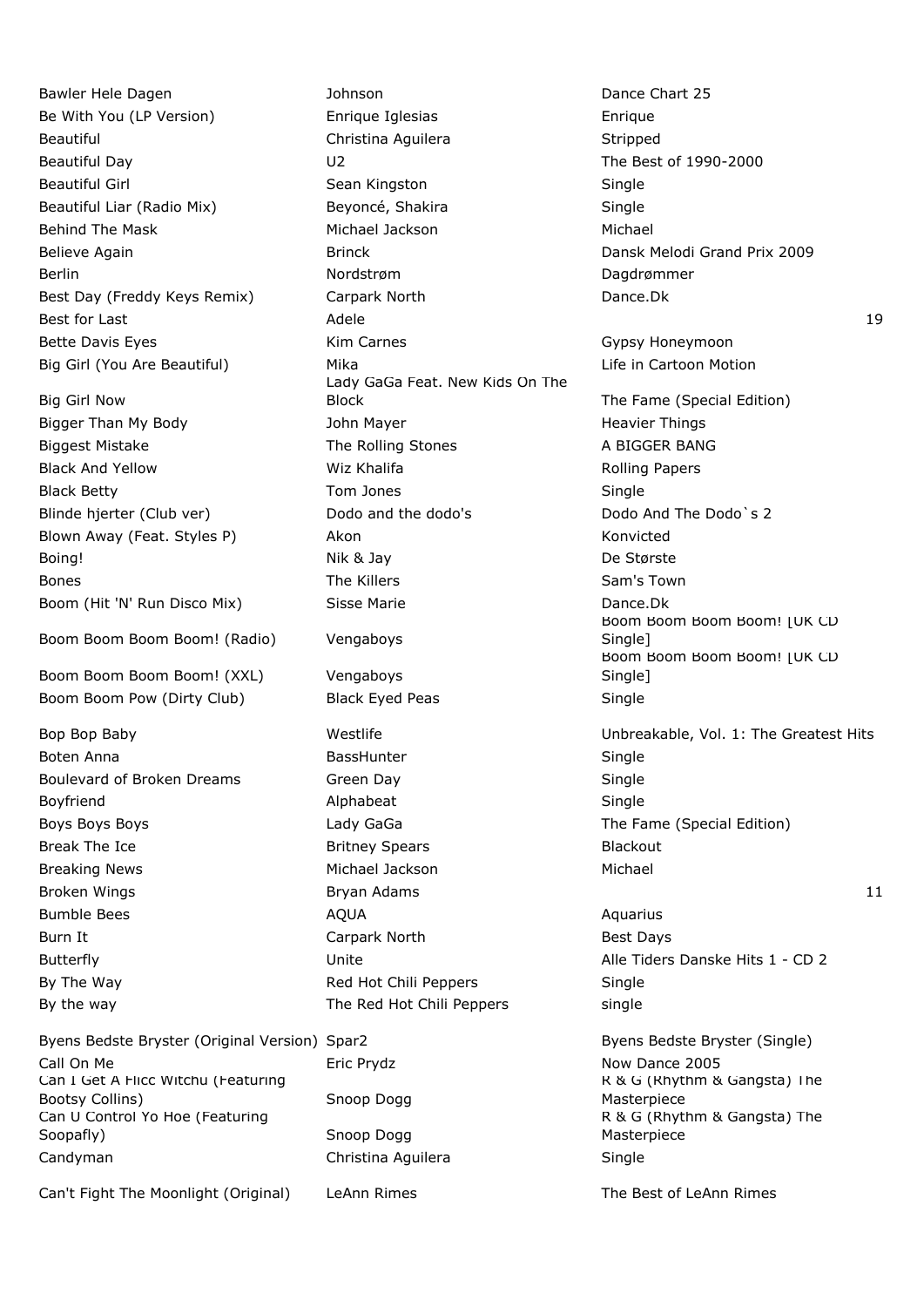Can't Fight The Moonlight (Remix) LeAnn Rimes The Best of LeAnn Rimes Can't Get You Out Of My Head Kylie Minogue New Your Bussel Bussel Ultimate Kylie Disc 2 Can't Hold Us Down (feat. Lil' Kim) Christina Aguilera Stripped Cartoon Heroes **AQUA** Cartoon Heroes: Best of Aqua Caught Up (Bimbo Jones Remix) Usher Dance. Dk Celebration **Madonna** Madonna Single Chasing Pavements **Adele** 19 and 2008 and 2008 and 2008 and 2008 and 2008 and 2008 and 2008 and 2008 and 2008 and 2008 and 2008 and 2008 and 2008 and 2008 and 2008 and 2008 and 2008 and 2008 and 2008 and 2008 and 2008 and Cherry **Amy Winehouse** Frank Circus Britney Spears Circus City Love **Any City Love City Love John Mayer** Any Given Thursday Disc 1 City Of Dreams The Loft Alle tiders danske hits 1 Disc 3 Clocks Coldplay Coldplay Coldplay A Rush Of Blood To The Head Cloud no 9 **Bryan Adams** Bryan Adams Single Clown Song The Control P-Control Clown-Song Clown-Song  $\blacksquare$ Cold Shoulder and Adele 19 and Adele 19 and Adele 19 and Adele 19 and Adele 19 and Adele 19 and Adele 19 and Adele 19 and Adele 19 and Adele 19 and Adele 19 and Adele 19 and Adele 19 and Adele 19 and Adele 19 and Ade Come Back to Bed **Come Back to Bed** John Mayer **Heavier Things** Come Undone The Robbie Williams Escapology [UK] Comfortable **Comfortable** John Mayer **Any Given Thursday Disc 2** Concrete And Clay På Slaget 12 Let's Dance 2 Could I Have This Kiss Forever Enrique Iglesias Enrique Covered In Rain **Mayer** Any Given Thursday Disc 2 Crashing Down **Beth Hart** Beth Hart 37 Days Crazy **Crazy Crazy LeAnn Rimes The Best of LeAnn Rimes** Crazy for You and the Adele 19 Adele 19 Adele 19 Adele 19 Adele 19 Adele 19 Adele 19 Adele 19 Adele 19 Adele 19 Adele 19 Adele 19 Adele 19 Adele 19 Adele 19 Adele 19 Adele 19 Adele 19 Adele 19 Adele 19 Adele 19 Adele 19 Ad Dagarna Kommer Lisa Nilsson Viva Dancing In The Moonlight Toploader Toploader Single Dani Califonia **The Red Hot Chili Peppers** single

De Skal Have Baghjul Nede I Touren Drengene Fra Angora Drengene Fra Angora

Delayed Devotion **Duffy** Duffy **Duffy Contained Bookferry Rockferry** Den Anden Side Rasmus Seebach Rasmus Seebach Den Hvide Dværg Lars Lilholt Band Gloria Den Jeg Er **Rasmus Seebach** Rasmus Seebach Rasmus Seebach Rasmus Seebach Den Øde Ø Sanne Salomonsen The Hits

Der Står Et Billede Af Dig På Mit Bord Rollo & King Det nye Kuld Der Står et Billede Af Dig På Mit Bord (Musikk Remix) **Rollo & King** Single Single Det Du Kan Thomas Helmig Herfrangen Helmig Herfrangen Helmig Herfrangen Helmig Herfrangen Herfrangen Herfrangen

Det Ku' Ha' Været Dig Sammen Alpha Han Northern Alpha Han Alpha Han Alpha Han Alpha Han Alpha Han Alpha Han Alpha Han Det Var Hvad Det Var Sanne Salomonsen Unico Det Är Bara Ord Lisa Nilsson Små Rum

Danmarks Drenge Søren Poppe og Sofie Lassen-Kahlke Hvert Minut Darlin' Smokie Uncovered Daughters **Communist Communist Communist Communist Communist Communist Communist Communist Communist Communist Communist Communist Communist Communist Communist Communist Communist Communist Communist Communist Communist C** Daydreamer Adele 19 De Første Kærester På Månen TV 2 De Første Kærester

De Smukke Pir Og Drenge Neighbours Neighbours det gådefulde folk / 2005

Det Gådefulde Folk Neighbours Neighbours det gådefulde folk / 2005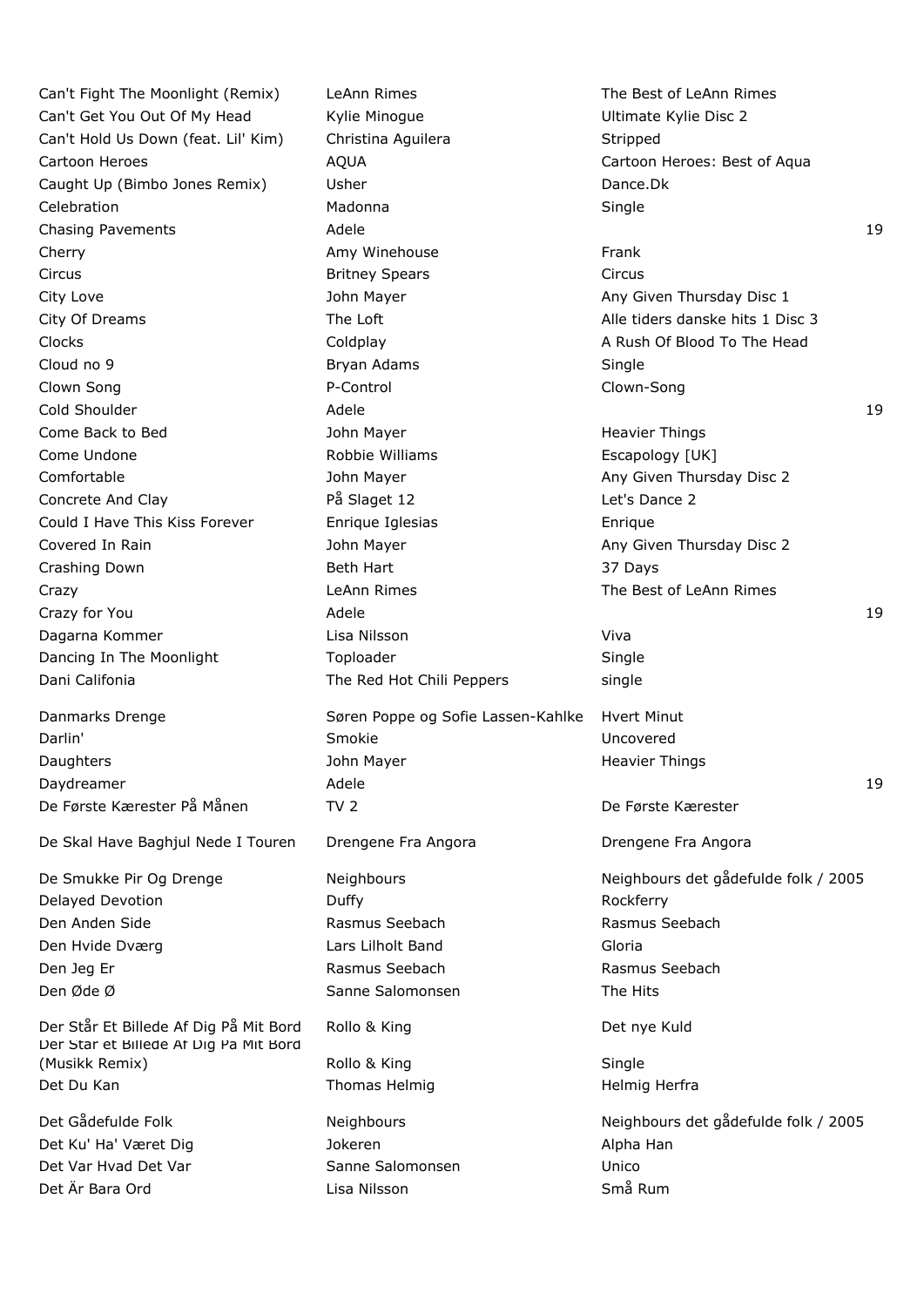Det´ det Sukkerchok Dansk Melodi Grand Prix 2009 Didn't I Tell You That I Love You Erann DD That's The Way For Me Dig Og Mig Natasia Natasia Single Single Digteren Lars Lilholt Band Gloria Din Røde Kjole Thomas Helmin Thomas Helming Tommy Boy Dirrty **Christina Aguilera** Stripped Christina Aguilera Stripped Distant Dreamer **Duffy Duffy Rockferry Rockferry** Disturbia (Main) **Rihanna** Rihanna Single Dizzy På Slaget 12 Let's Dance 3 Do You Know Me **Source Accord Studies** John Mayer **Battle Studies** Battle Studies Do You Love Me **På Slaget 12** Constants Dance 2

Don't Be Stupid (You Know I Love You) Shania Twain Come Come On Over - International Version Don't Matter **Akon** Akon **Akon** Konvicted

Don't Stop The Music (Album Version) Rihanna Single Downtown Boys **Electric Cabaret** Infernal **Infernal Electric Cabaret** Driving Too Fast The Rolling Stones A BIGGER BANG Drop It Like It's Hot (Featuring Pharrell) Snoop Dogg Du & Jeg Sanne Salomonsen Unico Du Gør Mig Høj Nik & Jay Nik & Jay De Største Du har rørt mig (Club ver) Dodo and the dodo's Dodo And The Dodo's 2 Eh Eh (Nothing Else I Can Say) Lady GaGa The Fame (Special Edition) Electric Light Infernal Electric Cabaret Elsker Hende Mere Nik & Jay De Største En Dag Tilbage Nik & Jay De Største En Kärlek Utan Namn Lisa Nilsson Små Rum En Lille Pille **Danser Med Drenge** Single

Domestic (Album) Morten Breum Feat. Nik & Jay Single En Lille Pose Støj Kim Larsen & Kjukken En Lille Pose Støj En Sang Til Dig Special Edition Communication Special Edition En Skygge Af Dig Selv Rasmus Seebach Rasmus Seebach Encore Heidi Audio Ballerina Endnu En Nik & Jay De Største Engel **Rasmus Seebach** Rasmus Seebach **Rasmus Seebach** Rasmus Seebach Et Sidste Kys (ft Julie) Nik & Jay De Største Everlasting Love **På Slaget 12** Providence 3 Everlasting Love **Contains Cullum** Jamie Cullum Now Big Hits 2005 Everybody **Martin Solveig** Martin Solveig **Martin** Solveig **Hedonist** Everything Starts Again **Exercise Carpark North** Best Days (Greatest & Live) Fascination **Alphabeat** Alphabeat Single Feel Robbie Williams Escapology [UK] Fighter Christina Aguilera Stripped Final Warning The Sunburner Single Single Fire Water Burn The Bloodhound Gang Single

R & G (Rhythm & Gangsta) The Masterpiece En Sang Om Kærlighed Tue West Alle Tiders Danske Hits vol 1 - CD 01 Englebarn Neighbours Neighbours det gådefulde folk / 2005 Every Little Part Of Me Julie Every Little Part Of Me (Single) Everytime **Bent Fabric** Bent Fabric Alle Tiders Danske Hits 1 - CD 2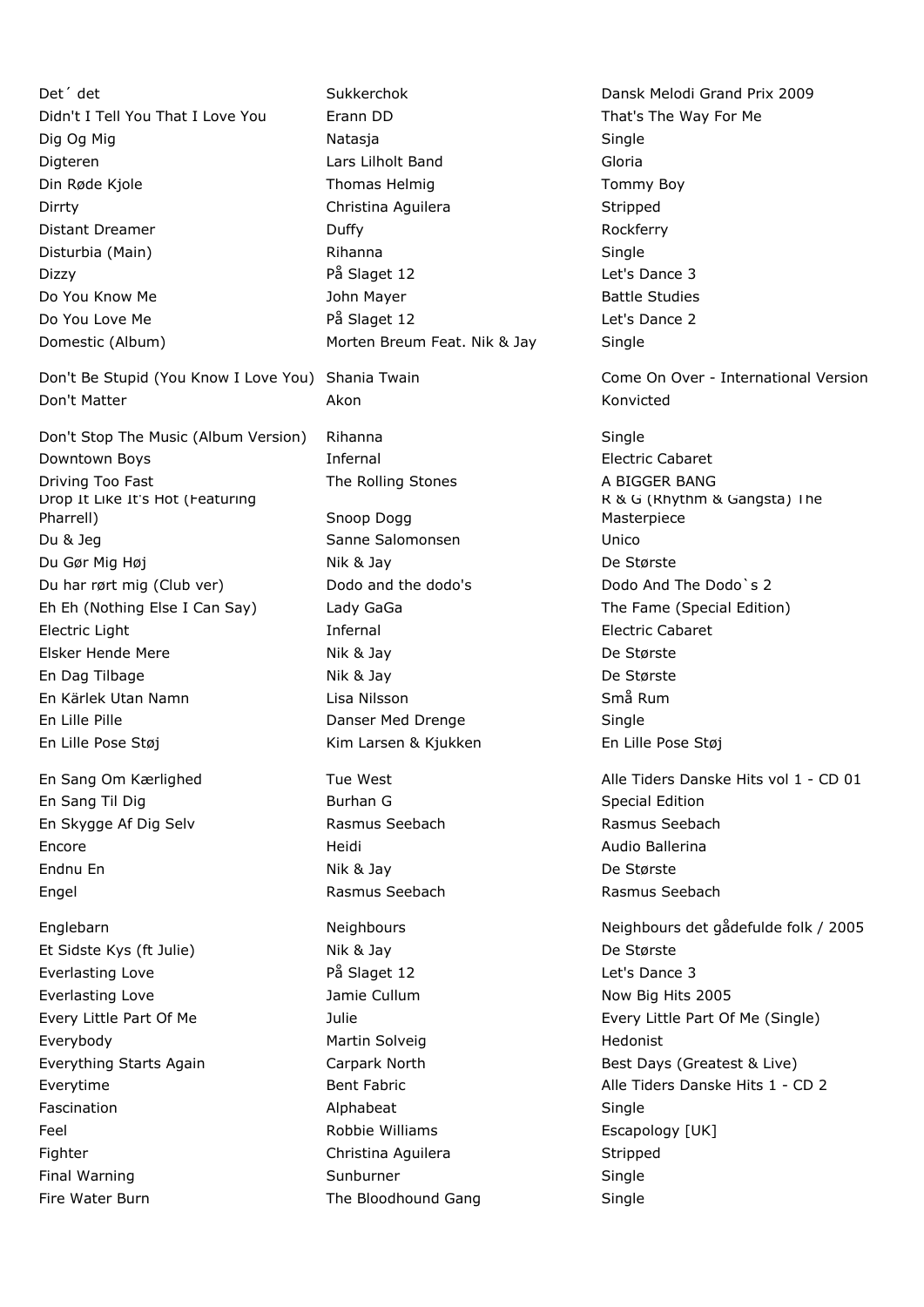Firework **Katy Perry Communist Communist Communist Communist Communist Communist Communist Communist Communist Communist Communist Communist Communist Communist Communist Communist Communist Communist Communist Communist C** First Love Adele 19 Fiskene I Havet **Blå Øjne** Blå Øjne Single Flute **Example 2 Swipe Media and Swipe Media and Swipe Media and Swipe Media and Swipe Media and Swipe Media and Swipe Media and Swipe Media and Swipe Media and Swipe Media and Swipe Media and Swipe Media and Swipe Media a** Fly On The Wings Of Love **Brødrene Olsen** Brown Wings of Love Follow Me **Verman Accord Contract Contract Contract Contract Contract Contract Contract Contract Contract Contract Contract Contract Contract Contract Contract Contract Contract Contract Contract Contract Contract Contract** Follow The Leader **Supasoca** Supasoca **Supasoca** Single

For Dig Ku' Jeg Gøre Alting TV 2 for dig ku' jeg gøre alting til for dig ku' jeg gøre alting For Mig Er Du Helt Perfekt **Danser Med Drenge** Single For The Love Of The Game Bryan Rice **Bryan Rice** Single For Your Entertainment **Adam Lambert** For Your Entertainment Forever Young **Beth Hart** Beth Hart 37 Days Fremmed Kim Larsen & Kjukken En Lille Pose Støj Friends, Lovers or Nothing and Mayer and Dohn Mayer and Battle Studies From Paris To Berlin **Infernal** Infernal Now Dance 2005 Fuck Den Kærlighed TV 2 Single Fuck Me Pumps **Amy Winehouse** Frank Fuckin Perfect **Pink** Pink **Pince All Pince Pince Pince Pince Pince Pince Pince Pince Pince Pince Pince Pince Pince Pince Pince Pince Pince Pince Pince Pince Pince Pince Pince Pince Pince Pince Pince Pince Pince Pince Pinc** Funhouse Pink Funhouse Funky Town **Soulwax** Soulwax **Now Dance 2005** Gammel Hankat Kim Larsen & Kjukken En Lille Pose Støj Gangsta Bop **Akon** Akon **Akon** Konvicted Gi' Mig (Whisky In The Jar) Lars Lilholt Band Smukkere Med Tiden Gi' Mig Danmark Tilbage Natasja **I Danmark er jeg født** Gi' Mig Et Smil National March Wafande Communication Communication Du Ved Det Gi' Slip **Rasmus Seebach** Rasmus Seebach Rasmus Seebach Gigolo Jesus and Alpha Han Jokeren Alpha Han Alpha Han Jokeren Alpha Han Alpha Han Alpha Han Alpha Han Alpha H Gimme More (Main Version) Britney Spears Theorem Blackout Girlfriend (Clean version) and Avril Lavigne and Single Single Glad Igen **Rasmus Seebach** Rasmus Seebach Rasmus Seebach Rasmus Seebach Godt Taget Taget Taget Controller Superintendent School Jokeren School and Taget Gigolo Jesus Controller School Gold Digger **Thomas Helmig** El Camino Gone [New Mix] U2 U2 The Best of 1990-2000 Good As It Gets **Beth Hart** 37 Days Goodbye **På Slaget 12** Passet 12 Let's Dance 2 Goodbye My Lover **Coodbye My Lover** James Blunt **Back to Bedlam** Grab That Thing **Hampenberg** Hampenberg Hampenberg Hampenberg Grace Kelly **Mika** Mika Life in Cartoon Motion **Cartoon** Motion Guantanamo **Calculanami Bread & Barrels of water** Cutlandish **Bread & Barrels of water** Gå Væk(Original) Jokeren Med Blæs Bukki Single Half of My Heart **Mayer** John Mayer **Battle Studies** Battle Studies Halleluja Tina Dickow Welcome Back Colour Halleluja (Live) Tina Dickow In The Red Hanging On Too Long **Contact Contact Contact Contact Contact Contact Contact Contact Contact Contact Contact Contact Contact Contact Contact Contact Contact Contact Contact Contact Contact Contact Contact Contact Contact C** Haven't Met You Yet **Michael Bublé** Crazy Love

Flower Grown Wild **Bryan Adams Bryan Adams** 11 Fool Again [Mix] Mestlife Westlife Unbreakable, Vol. 1: The Greatest Hits Freaky Friday **AQUA** AQUA Cartoon Heroes: Best of Aqua Happy Boys And Girls **AQUA** AQUA Cartoon Heroes: Best of Aqua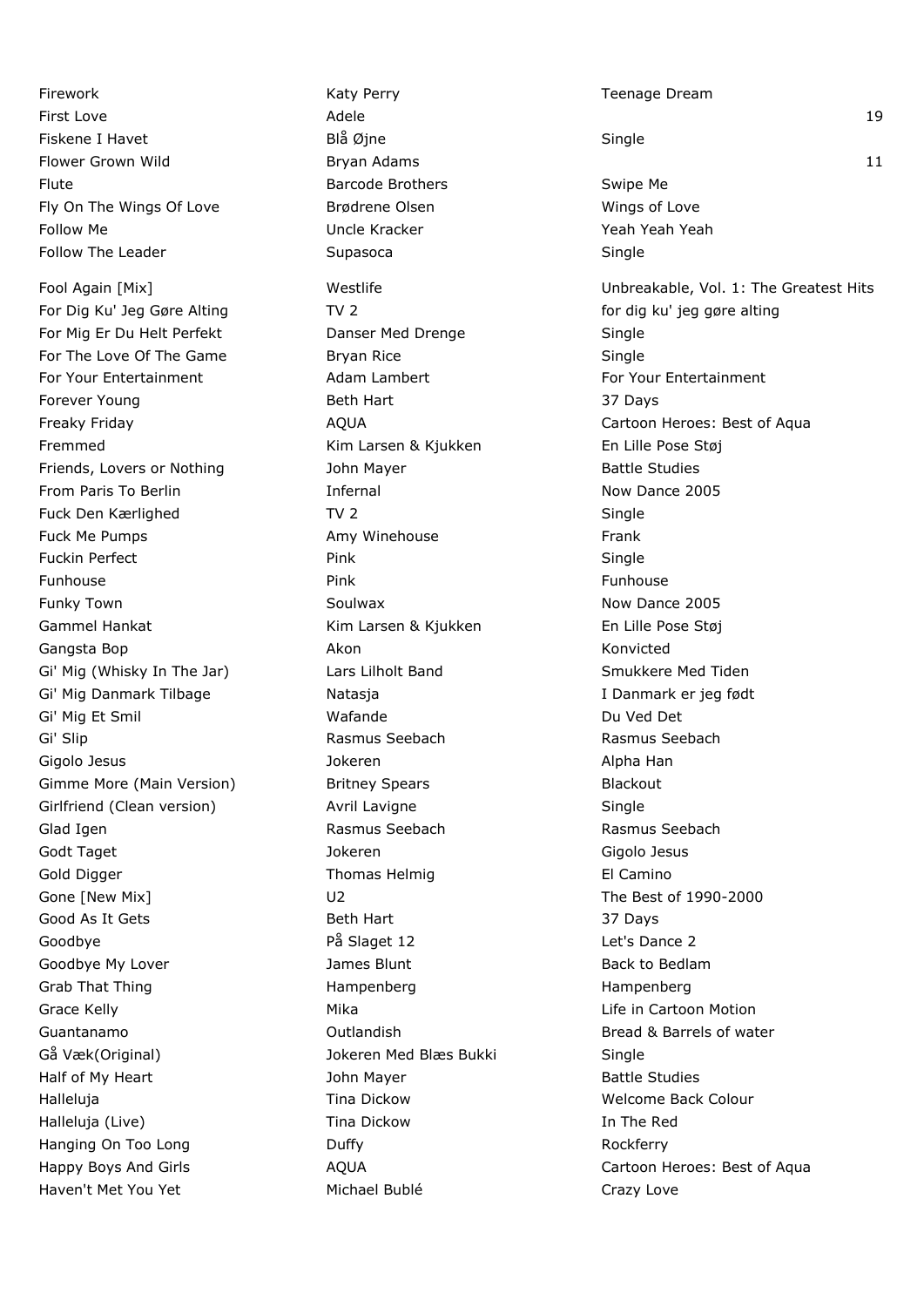Havnen Jokeren Alpha Han He Can Only Hold Her **Amy Winehouse** Back To Black To Black Heartbreak Warfare The Mayer Communication of the Mayer Battle Studies Heat Wave **Alphabeat** Alphabeat The Spell and the Spell and the Spell and the Spell and the Spell and the Spell Heaven Is A Place On Earth **Ultraflirt** Ultraflirt Single Heaven Look Down **Beth Hart Beth Hart** 37 Days Hel Igen Sanne Salomonsen Unico Her Står Jeg Single Single Kim Larsen Single Single Here Comes My Baby **På Slaget 12** det's Dance 3 Hero Enrique Iglesias Escape Hestevise Magtens Korridorer Vi sparker røv Hey Mr. DJ **Single** Van Morrison **Single** Single Hey Mr. World **Big fat Snake** More Fire More Fire Hey Smukke Jokeren Alpha Han Hey Tonight På Slaget 12 Let's Dance 3 High James Blunt Back to Bedlam Hjertet Ser Karen Busck & Erann DD Hjertet Ser (Single) Hold Mig **Rugsted & Kreutzfeldt** 5 Hollywood Tonight Michael Jackson Michael Hometown Glory **Adele** 19 Adele 19 Adele 19 Adele 19 Adele 19 Adele 19 Adele 19 Adele 19 Adele 19 Adele 19 Adele 19 Adele 19 Adele 19 Adele 19 Adele 19 Adele 19 Adele 19 Adele 19 Adele 19 Adele 19 Adele 19 Adele 19 Adele 1 Hot Stuff VS Hold On **Craig David vs Bob Sinclar** Hot Stuff VS Hold On Hot! Nik & Jay De Største Hot! Nik & Jay De Største Hot'n Cold **Katy Perry Cold Cold Katy Perry Cold** Cold Cold Cold Research Assessment Cold Cold Research Assessment Cold Research Assessment Cold Research Assessment Cold Research Assessment Cold Research Assessment Cold Re How Far You Go The South Communication Christensen Tim Christensen and Honeyburst Human The Killers The Killers Hun Vil Ha' En Rapper Single Single Hvis du ku' se mig (Club ver) Dodo and the dodo's Dodo And The Dodo's 2 Hvor Er Du Burhan G Special Edition Communication Communication Communication Communication Communication Communication Hvor Længe Vil Du Ydmyge Dig? (Remix) Danser med drenge Single Hvor Som Helst, Når Som Helst Sukkerchok Sukkerchok Hvor som Helst - Når som helst Hypnotic Tango **My Mine** My Mine Modern 80's Disc 2 I Ain't Losin' The Fight **Bryan Adams** 11 and 2008 12 and 2008 12 and 2008 12 and 2008 12 and 2008 12 and 2008 12 I Danmark Er Jeg Født Natasja I Danmark er jeg født I Gotta Feeling Sangle Black Eyed Peas Single I Hate This Part **Pussycat Dolls Pussycat Dolls** And **Single** I Have a Dream [Mix] Westlife Westlife Unbreakable, Vol. 1: The Greatest Hits I Hear You Knocking The Slaget 12 Let's Dance 2 I Heard Love Is Blind **Amy Winehouse** Frank I Kissed A Girl **Katy Perry** Changes A Girl Kissed A Girl And Maty Perry Changes A Girl And Maty Perry Changes A Girl And Maty Perry A Girl And Maty Perry A Girl And Maty Perry A Girl And Maty Perry A Girl And Maty Perry A

I Like To Move It (Jens O. Ra Zoo Gang Now Dance 2005 I Love It When We Do **Ronan Keating Ronan Keating Destination** I Love Ya **Nik & Jay** De Største I Should Be So Lucky **Example 20** Kylie Minogue **No. 2016** Ultimate Kylie Disc 1 I Stedet For Dig Summan G Special Edition Burhan G Special Edition

Hun Er Fri **Tue West** Alle Tiders Danske Hits 1 - CD 2

I Know You Want Me (Calle Ocho) Pitbull Dancechart Volume 25

I Lay My Love On You **Westlife** Westlife **Westlife** Unbreakable, Vol. 1: The Greatest Hits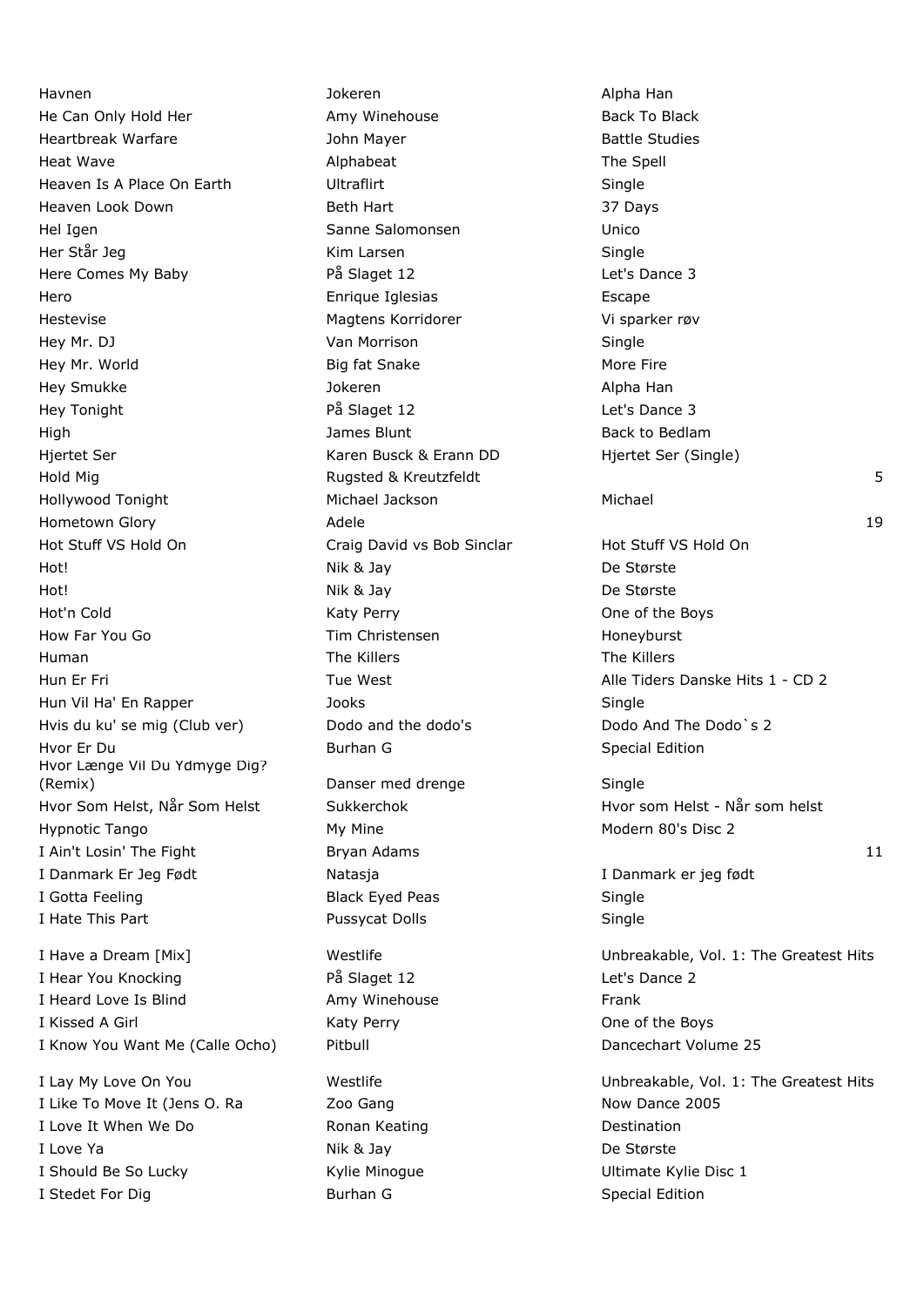I Wanna Love You (feat. Snoop Dogg) Akon Konvicted I Will Follow Him På Slaget 12 Let's Dance 3 I.O.I.O På Slaget 12 Let's Dance 3 I.O.U. San Big Fat Snake Nu and Nu and Nu and Nu and Nu and Nu and Nu and Nu and Nu and Nu and Nu and Nu and Nu If I Had A Hammer **På Slaget 12** Providence 2 If Tomorrow Never Comes **Ronan Keating Comes Destination** If Tomorrow Never Comes (Groovy Brothers Remix) **Ronan Keating Single** Single If You Go Breaking My Heart **HUSH** HUSH Alle Tiders Danske Hits 1 - CD 2 Igen Og Igen Og Nephew Nephew **Interkom Kom Ind** Ildebrand I Byen Natasja Natasja Single I'm Alive (Johnny Rocks Rhythm Radio Edit) Single Celine Dion Communication Single I'm Scared Duffy Rockferry Imitation of Life **R.E.M.** In My Bed **Amy Winehouse** Frank In The Shadows **The Rasmus** Single Inderst Inde USO & Søs Fenger Alle tiders danske hits 1 Disc 3 It Won't Take Long The Rolling Stones A BIGGER BANG It's My Life **Bon Jovi** Bon Jovi **Single** Single It's Only Love **Bryan Adams/Tina Turner** All the Best Disc 2 Jealousy Beth Hart 37 Days Jeg Bliver Smukkere Med Tiden and Lars Lilholt Band Smukkere Med Tiden Jeg Elsker Når Ungerne Leger Bamse 15 Stræke På Stribe Jeg Ka' Ik Sig' Nej Til Dig Anne Linnet Akvarium Akvarium Jeg Vil Altid (Elske Dig For Evigt) and Jokeren and Toppen Af Poppen Af Poppen Af Poppen Jeg Vil Ha Dig For Mig Selv Burhan G Special Edition Jeg Vil Ha Dig For Mig Selv Burhan G Ft. Nik & Jay Special Edition Judas Lady GaGa Born This Way Jukebox Bent Fabric Alle tiders danske hits 1 Disc 3 Juliet **Big Fat Snake** Nu Jumbojet Sys Bjerre Gør det selv Just Dance feat. Colby O'Donis Lady GaGa The Fame (Special Edition) Just Friends **Amy Winehouse** Back To Black To Black To Black To Black To Black Just Lose It Eminem Curtain Call: The Hits Kan Du Høre Hende Synge Nik & Jay De Største Keen On Disco (Extended Version) Infernal Network Channel Keen On Disco CDM Kegle Sys Bjerre Gør det selv Kiss (When The Sun Don't Shine) Vengaboys **Properties Album Album [Import Bonus Tracks**] Klip I Mit Kørekort **Bamses Venner** Levende Lys

Klovnen Er Død Maria Lars Lilholt Band Lars Lilholt Band Den 7. dag Kom Igen Nim Larsen Mine Damer & Herrer Kommer Du Ihåg Nilsson Kommer Du Ihåg Lisa Nilsson Nilsson Viva Kommer Igen Nik & Jay De Største Kryptonit **Burhan G** Special Edition Burhan G Special Edition

I Thought I'd Seen Everything Bryan Adams 11 and 12 and 12 and 12 and 12 and 12 and 12 and 12 and 12 and 12 and 12 and 12 and 12 and 12 and 12 and 12 and 12 and 12 and 12 and 12 and 12 and 12 and 12 and 12 and 12 and 12 an

If You Leave Me Now **Unite Unite** Alle Tiders Danske Hits vol 1 - CD 01 In Time: The Best of R.E.M. 1988-2003 [CD & DVD] Disc 1 Indtil Jeg Så Dig Rugsted & Kreutzfeldt 5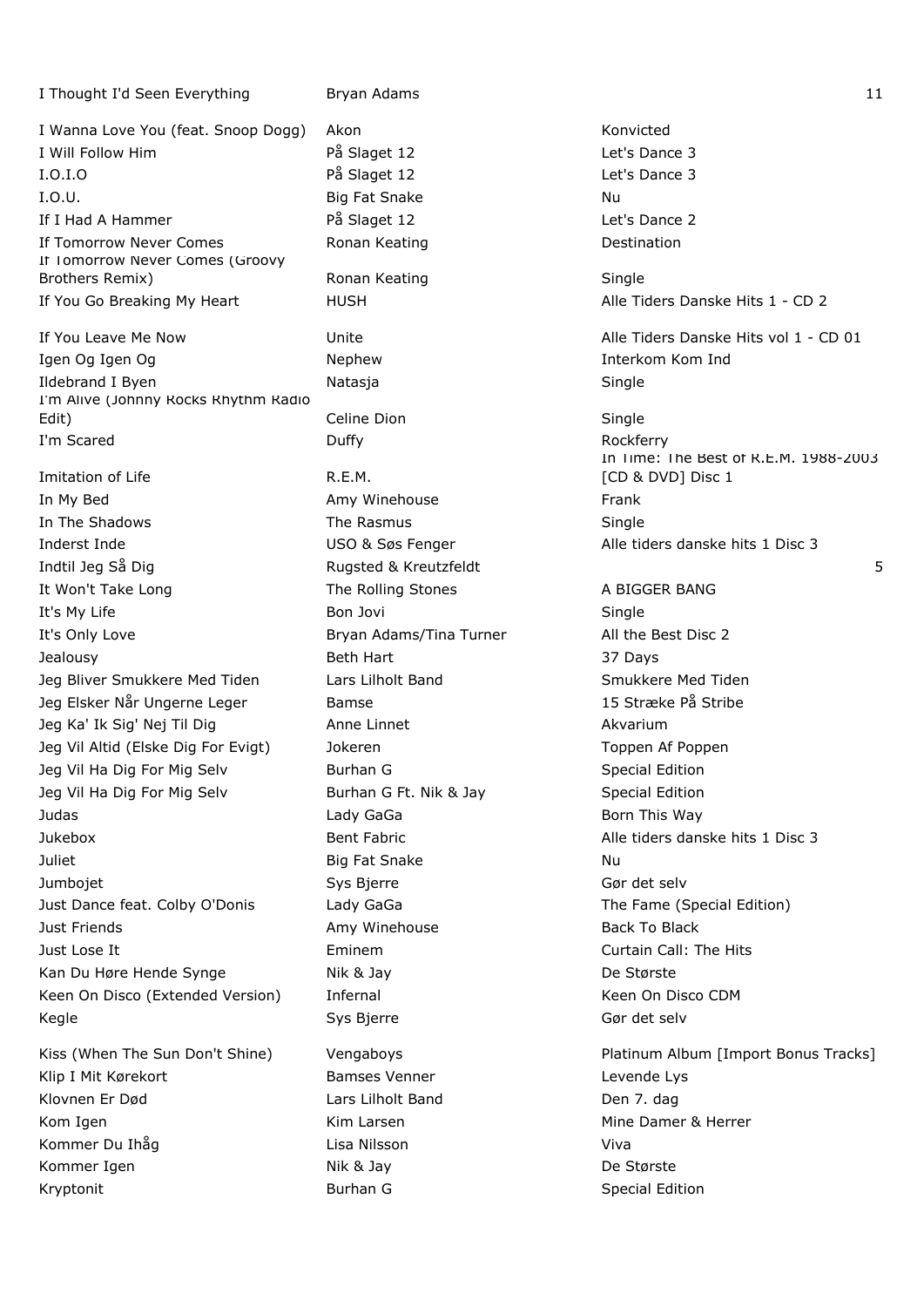Kun Dig Burhan G Special Edition Kun For Dig Network Controller Medina & L.O.C. Single Kun For Mig **Medina** Medina **Dance Chart 23 CD1** Kun For Mig (Svenstrup & Vendelboe Remix) Medina Single Kvinde Din Jokeren Alpha Han Kärleken Kommer Till Mig Lisa Nilsson viva Left Outside Alone **Anastacia** Anastacia Anastacia Anastacia Legende Børn Hej Matematik Alt Går Op I 6 Lenny/Man on the Side **Shareh Any Communist Communist Communist Communist Communist Communist Communist Communist Communist Communist Communist Communist Communist Communist Communist Communist Communist Communist Communis** 

Let's Get Blown Snoop Dogg Let's Make A Night To Remember Bryan Adams 18 Till I Die Lidt I Fem Rasmus Seebach Rasmus Seebach Life Is A Rollercoaster The Ronan Keating The State Control of Hits A Rollercoaster Number 2016 Lige Nu Og Lige Her **Rasmus Nøhr** Samlesæt vol. 1 Lille Pige Sys Bjerre Gør det selv Live Fast Die Young The State AQUA Cartoon Heroes: Best of Aqua Live Your Life **Single Rihanna** Rihanna **Single** Rihanna Single Livet Er Fedt **Thomas Helmig Helmig Herframs** Helmig Herframs Helmig Herframs Helmig Herframs Helmig Herframs Helmig Herframs Helmig Herframs Helmig Herframs Helmig Herframs Helmig Herframs Herframs Herframs Herframs Herfr Livet I Plastik Hej Matematik Single Lollipop Mika Life in Cartoon Motion Lollipop **DJ Aligator Payback Time** Lollipop (Candyman) **AQUA** AQUA Cartoon Heroes: Best of Aqua Longing For Lullabies The Reelius Reelius Richards Single Single Look What The Cat Dragged The Rolling Stones A BIGGER BANG

Lose Yourself Eminem Curtain Call: The Hits Love Changes Everything The Musikk Nusiki Single

Love Is A Losing Game **Amy Winehouse** Back To Black To Black Love Sex Magic **Communist Clara Ft. Justin Timberlake** Single Love Song **Sara Bareilles** Little Voice Little Voice Communist Communist Communist Communist Communist Communist Communist Communist Communist Communist Communist Communist Communist Communist Communist Communist Communist Love Song for No One **South Any Contact Any Any Given Thursday Disc 1** Any Given Thursday Disc 1 Lovegame (Kelvin Nicolas "Dirrty Edit" Remix) **Remix** Lady GaGa The Fame (Special Edition) Lovin' Each Day **Ronan Keating Communist Construction** Destination Lækker Nik & Jay De Største Lækker Nik & Jay De Største Långsamt Lisa Nilsson Viva Maid Of Orleans (Video Mix) Watergate Single Make You Feel My Love **Adele** 19 Adele 19 Adele 19 Adele 19 Adele 19 Adele 19 Adele 19 Adele 19 Adele 19 Adele 19 Adele 19 Adele 19 Adele 19 Adele 19 Adele 19 Adele 19 Adele 19 Adele 19 Adele 19 Adele 19 Adele 19 Adele 19 Makes Me Wonder **Maroon 5** Maroon 5 **It Won't Be Soon Before Long** Malaga **Thomas Helmig Herfra** Helmig Herfra Malene Sys Bierre Gør det selver andere Sys Bierre Gør det selv Mama Africa Akon Konvicted Massachusettes The På Slaget 12 Let's Dance 3 Me & Mr Jones **Amy Winehouse** Back To Black To Black To Black Meet Me Halfway **Black Eyed Peas** Single

Melt My Heart to Stone **Adele** 19 Adele 19 Adele 19 Adele 19 Adele 19 Adele 19 Adele 19 Adele 19 Adele 19 Adele 19 Adele 19 Adele 19 Adele 19 Adele 19 Adele 19 Adele 19 Adele 19 Adele 19 Adele 19 Adele 19 Adele 19 Adele 19

R & G (Rhythm & Gangsta) The Masterpiece

Lorte Parforhold **Magtens Korridorer** Alle Tiders Danske Hits vol 1 - CD 01

Love In This Club Usher Ft. Young Jeezy Ukendt album (23-04-2009 11:16:26)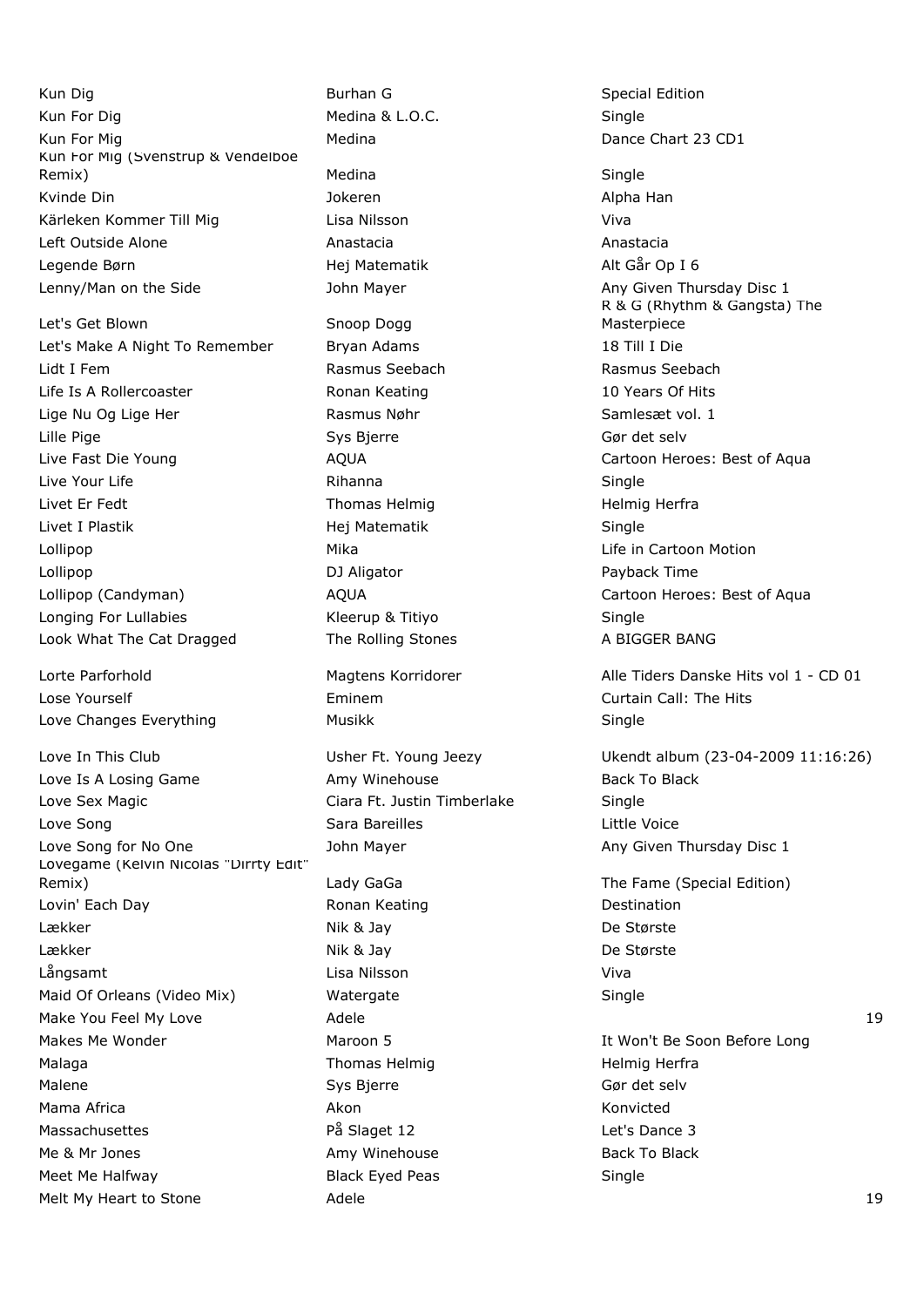Mercy Duffy Single Mexico Ligger I Spanien **Nephew Interkom Kom Index** 

Milk And Toast And Honey Roxette

Oh No (Featuring 50 Cent) Snoop Dogg Oh No, Not You Again The Rolling Stones A BIGGER BANG Ok Reneé **Thomas Helmig** El Camino Om Du Var Jag Lisa Nilsson Viva On The Run North Colour Tima Dickow Nelson Back Colour

Million Dollar Bill Whitney Houston Single Min Man Lisa Nilsson Små Rum Missing You **Beth Hart Beth Hart** 37 Days MJ Megamix Michael Jackson Single Mockingbird Eminem Curtain Call: The Hits Monsoon **Escapology** [UK] Robbie Williams **Escapology** [UK] Monster Michael Jackson featuring 50 Cent Michael Moody's Mood for Love **Amy Winehouse Amy Winehouse** Frank Music **Madonna** Madonna Music [Import Box Set] My Mamma Said **AQUA** AQUA Cartoon Heroes: Best of Aqua My Same Adele 19 My Stupid Mouth **Mayer** John Mayer Any Given Thursday Disc 2 Mænds Ruin Jokeren Gigolo Jesus Natten Falder På Rasmus Seebach Rasmus Seebach Natteravn Rasmus Seebach Rasmus Seebach Nattur I København **Example 20. System Australia Benedict Street** Street Australia Benedict Australia Street Street Street Street Street Street Street Street Street Street Street Street Street Street Street Street Street S Neon **Network Communist Communist Communist Communist Communist Communist Communist Communist Communist Communist Communist Communist Communist Communist Communist Communist Communist Communist Communist Communist Communis** Nik & Jay De Største Nine Million Bicycles **Nine Action Clube Action Medical Clube Action** Piece By Piece Nitten **Thomas Holm** Single No Greater Love **Amy Winehouse** Frank No One and Alicia Keys As I Am No Promises **Brian Rice Brian Rice Confessional** No Such Thing **No Such Thursday Disc 1** John Mayer **Any Given Thursday Disc 1** No Superstar (Mr. Pink Remix) Remady P&R Houseworks No Superstar (Radio Mix) Remady P&R Houseworks Houseworks Nobody's Man Tina Dickow Nobody's Man Tina Dickow Nelcome Back Colour Numb [New Mix] U2 U2 The Best of 1990-2000 Nutrocker and På Slaget 12 Let's Dance 3 Næ Næ Met de Kim Larsen Mine Damer og Herrer Næh Næh Ufo Yepha Ft. Anna David Dance Chart 23 CD1 Næsen hjemad (Club ver) Dodo And The Dodo's Dodo And The Dodo`s 2 Når Kærlighed Dør Tina Siel Mine Favoritter Mine Favoritter October Rain **Thomas Helmig** El Camino October Song **Amy Winehouse** Frank

Message in a Bottle Thursday Disc 1 John Mayer Any Given Thursday Disc 1 A Collection of Roxette Hits: Their 20 Greatest Songs! [CD/DVD] Disc 1

My Love [Edit] Westlife Unbreakable, Vol. 1: The Greatest Hits

Nobody Wants To Be Lonely Christina Aguilera/Ricky Martin Best of Ricky Martin [Sony 2001] Nordhavn Station **Magtens Korridorer** Alle Tiders Danske Hits 1 - CD 2 R & G (Rhythm & Gangsta) The Masterpiece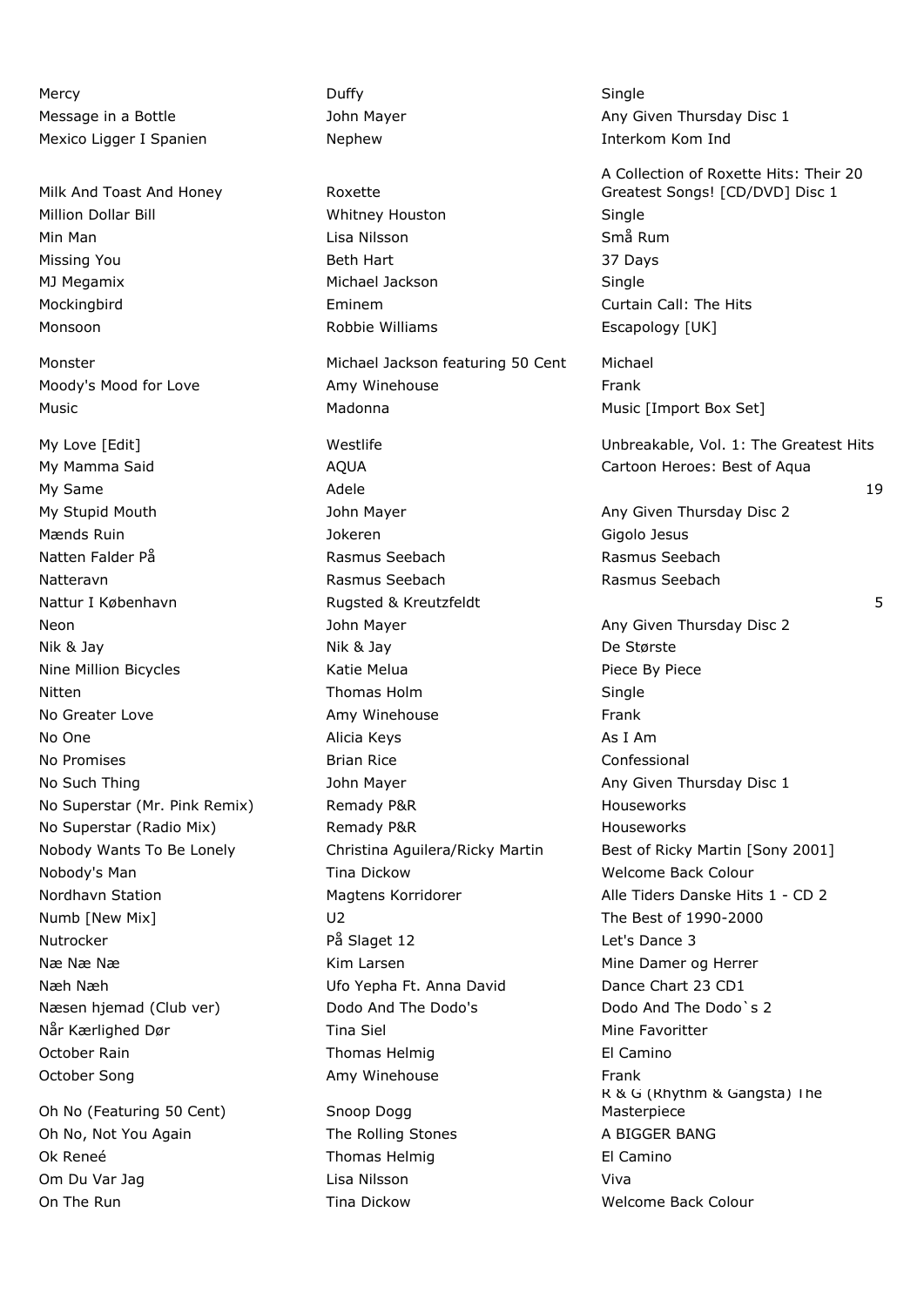Pass It Pass It Snoop Dogg Perfectly Lonely **Battle Studies** John Mayer **Battle Studies** Phatt Bass (Aquagen Club Mix) Warp Brothers vs Aquagen Single Phatt Bass (Aquagen Short Mix) Warp Brothers vs Aquagen Single Piece Of Me (Main Version) Britney Spears Blackout Pigen med det røde hår (Club ver) Dodo and the dodo's Dodo And The Dodo's 2 Played-A-Live **Safri Duo** Safri Duo **Channel Episode II** Please Mister Postman På Slaget 12 Let's Dance 3 Poker Face **The Face Contract Contract Contract Contract Contract Contract Contract Contract Contract Contract Contract Contract Contract Contract Contract Contract Contract Contract Contract Contract Contract Contract Con** Pop-Pop! Nik & Jay De Største Proletar **Suspekt** Suspekt **Proletar** Prima Nocte Pump It Up **Danzel Danzel** Single Put Your Hands Up In The Air **Danzel Single** Single

Randers Station TV 2 **For altimate in the COV COV** for dig ku' jeg gøre alting Redefinition (Radio Edit) Thermal Electric Cabaret Rehab **Amy Winehouse** Back To Black To Black To Black To Black Relax (Take It Easy) The Mika Mika Life in Cartoon Motion Notion Rhythm Is A Dancer 2002 Snap Vs. Run DMC Bootleg Right Here Next To You **Share To You Account This Side Up** This Side Up Right Next To The Right One Tim Christensen The Tomorrow Honeyburst Right Round **Flo Rida** Flo Rida Right Round (Maxi) Roc Ya Body (Mic Check 1,2) M.V.P. Dance.Dk Rock DJ **Robbie Williams** Single Rock Song Nu and Solid Big Fat Snake Nu and Nu Rocket Brothers **Kashmir** Kashmir **Kashmir** Zitilites Rockferry **Duffy** Duffy **Duffy** Rockferry Rough Justice The Rolling Stones A BIGGER BANG Runaway **På Slaget 12** Provident 2 Runaway **Provident Provident 2** Russian Roulette **Rihanna** Rihanna **Single** Russian Roulette Ryst Din Røv **Nik & Jay Nik & Jay Nik & Jay Nik & Jay Nik & Jay Nik & Jay Nik & Jay Nik & Jay Nik & Jay Nik & Jay Nik & Jay Nik & Jay Nik & Jay Nik & Jay Nik & Jay Nik & Jay Nik & Jay Nik & Jay Nik & Jay Nik & Jay Nik & Ja** 

One **Tima Dickow The Dickow** Welcome Back Colour Only Girl (In The World) Rihanna Loud Oops I Did It Again **Britney Spears** Single Op Med Ho'det Natasja Natasja Single Op Og Ned **Thomas Helmig Herframes Helmig Herframes** Helmig Herframes Helmig Herframes Helmig Herframes Helmig Herframes Helmig Herframes Helmig Herframes Helmig Herframes Herframes Herframes Herframes Herframes Herframes Open Arms **Tina Turner** All the Best Disc 1 Open Wide **Tima Dickow** Time Dickow Welcome Back Colour Operation Blade **Public Domain** Public Domain Single Otherside The Red Hot Chili Peppers single Out Of Touch **Now Dance 2005** Uniting Nations Now Dance 2005 Outsider Thomas Helmin Thomas Helmin Thomas Helmin Tommy Boy Over Stregen Sanne Salomonsen Sanne Salomonsen Unico Party I Provinsen and Hej Matematik Alt Går Op I 6

One Contract Contract Contract Contract Contract Contract Contract Contract Contract Contract Contract Contract Contract Contract Contract Contract Contract Contract Contract Contract Contract Contract Contract Contract Co Paparazzi **Lady GaGa** The Fame (Special Edition) **Lady GaGa** The Fame (Special Edition) Paseo Con Amor **Lis Sørensen** Lis Sørensen Allerstorste Sange Disc 1 R & G (Rhythm & Gangsta) The Masterpiece Queen Of My Heart [Edit] Westlife Unbreakable, Vol. 1: The Greatest Hits Ravers' Rules Technoboy Technoboy Techno & Hardstyle Char Right as Rain Adele 19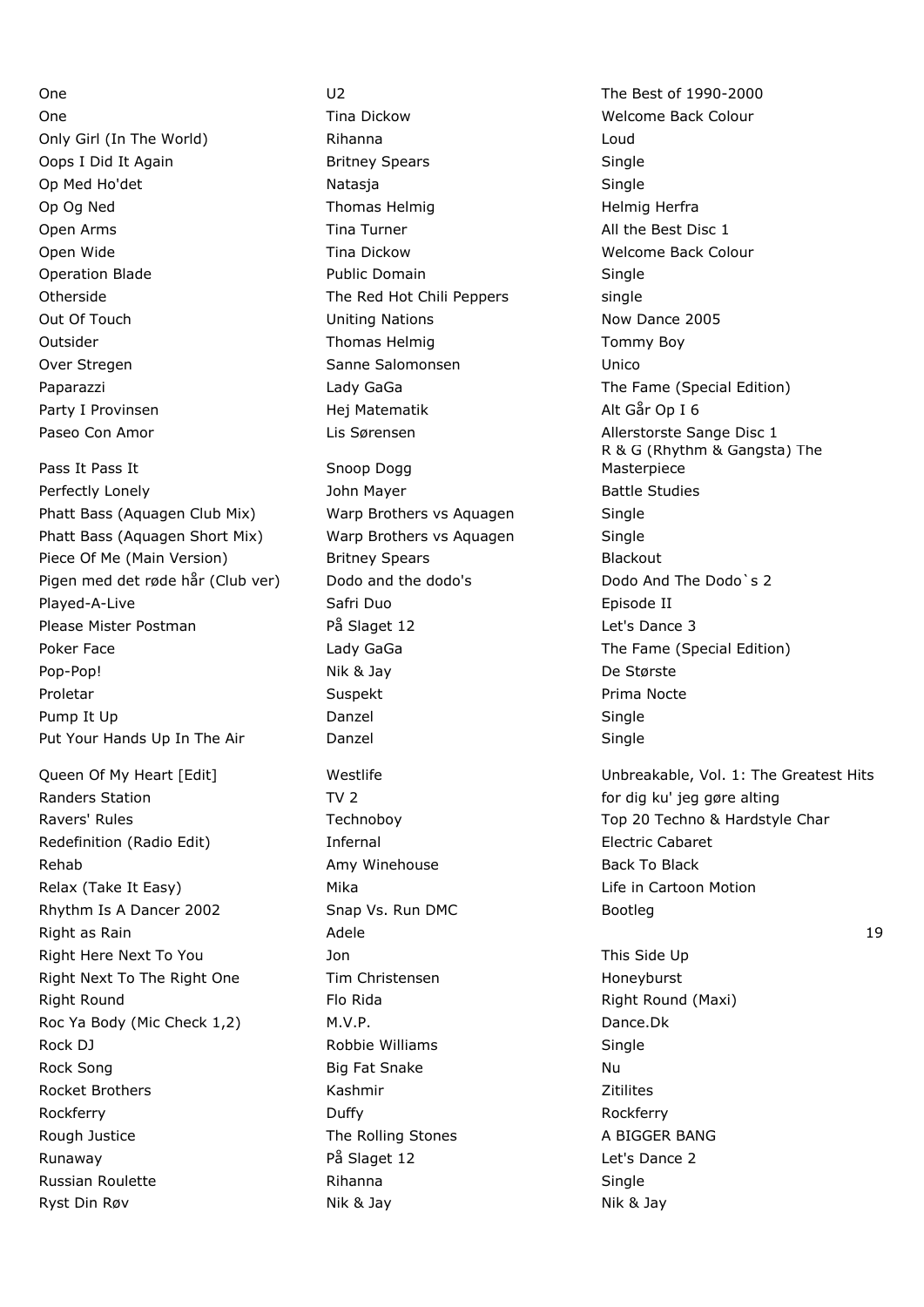S Og M (S&M) **Rihanna** Rihanna Loud (Explicit Version) S.O.M.M.E.R. TV 2 TV 2 for dig ku' jeg gøre alting Sanna Ögonblick Lisa Nilsson Viva Save My Love **Bruce Springsteen** The Promise Save The Last Dance For Me **På Slaget 12** det's Dance 2 School Is Over **På Slaget 12** Passet 12 Let's Dance 3 Se Dig Ikke Tilbage The Rugsted & Kreutzfeldt Se Dig Ikke Tilbage The Second Burgsted & Kreutzfeldt S Sealed With A Kiss **På Slaget 12** Capace 3 Let's Dance 3 Seize The Day **Seize The Day** The Benefits Single Serious **Duffy Contains Example 2018** Duffy Sex Bomb [Peppermint Disco Radio Mix] Tom Jones Single Sex On Fire **Kings Of Leon** Communication Conly By The Night Sexed Up **Robbie Williams** Escapology [UK] Sexy Bitch **David Guetta Feat. Akon** Single Shake Bent Fabric Bent Fabric Alle Tiders Danske Hits 1 - CD 2 Shake Down **Akon** Akon Akon Konvicted

She Wolf Shakira Shakira Shakira Shakira Single She'll Come Back (Feat. Sanne Salomonsen) and Big Fat Snake Nu Nu She's Madonna **She's Madonna Robbie Williams** She's Madonna

Show The World **Show The World** Martin Show The World Show The World Sick And Tired **Anastacia** Anastacia Anastacia Anastacia Sig Ja (Thomas Barfod Remix) dighteren and Den tørstige Digter Sig Jeg Skal Rasmus Seebach Rasmus Seebach Signs (Featuring Charlie Wilson And Justin Timberlake) Snoop Dogg Sindssyg **Sindssyg Communist Communist Communist Communist Communist Communist Communist Communist Communist Communist Communist Communist Communist Communist Communist Communist Communist Communist Communist Communist Com** Single Ladies **Beyonce** Beyonce **Single Ladies** Single Sittin' In A Window **Big fat Snake** More Fire More Fire Själen Blå, Hjärtat Svart Lisa Nilsson Viva Skater Boy **Skater Boy Avril Lavigne** Single Smack That (feat. Eminem) Akon Akon Konvicted Smells Like Teen Spirit **Single Show Warp Brothers** Single Single Smile **Michael Bolton** Michael Bolton **Vintage** Smuk I Nat **Burhan G** Smuk I Nat Burhan G Special Edition Små Rum Lisa Nilsson Små Rum Snow (Hey Oh) The Red Hot Chili Peppers single So What Pink Single Sober Pink Funhouse Some Unholy War **Amy Winehouse** Back To Black To Black Some Unholy War **Amy Winehouse** Back To Black To Black Somethin' to Believe In The Bryan Adams 11 and the Bryan Adams 11 and the Bryan Adams 11 Something Beautiful **Robbie Williams** Escapology [UK] Something Nice **Erann DD** Erann DD That's The Way For Me

Show Me The Meaning Of Being Lonely Backstreet Boys Millennium Something's Missing Thursday Disc 1 John Mayer Any Given Thursday Disc 1

Shalala Lala **Vengaboys** Platinum Album [Import Bonus Tracks] Platinum Album [Import Bonus Tracks] She Bangs [English Version] Ricky Martin Best of Ricky Martin [Sony 2001] She's Got a Way **Bryan Adams** Bryan Adams 11 R & G (Rhythm & Gangsta) The Masterpiece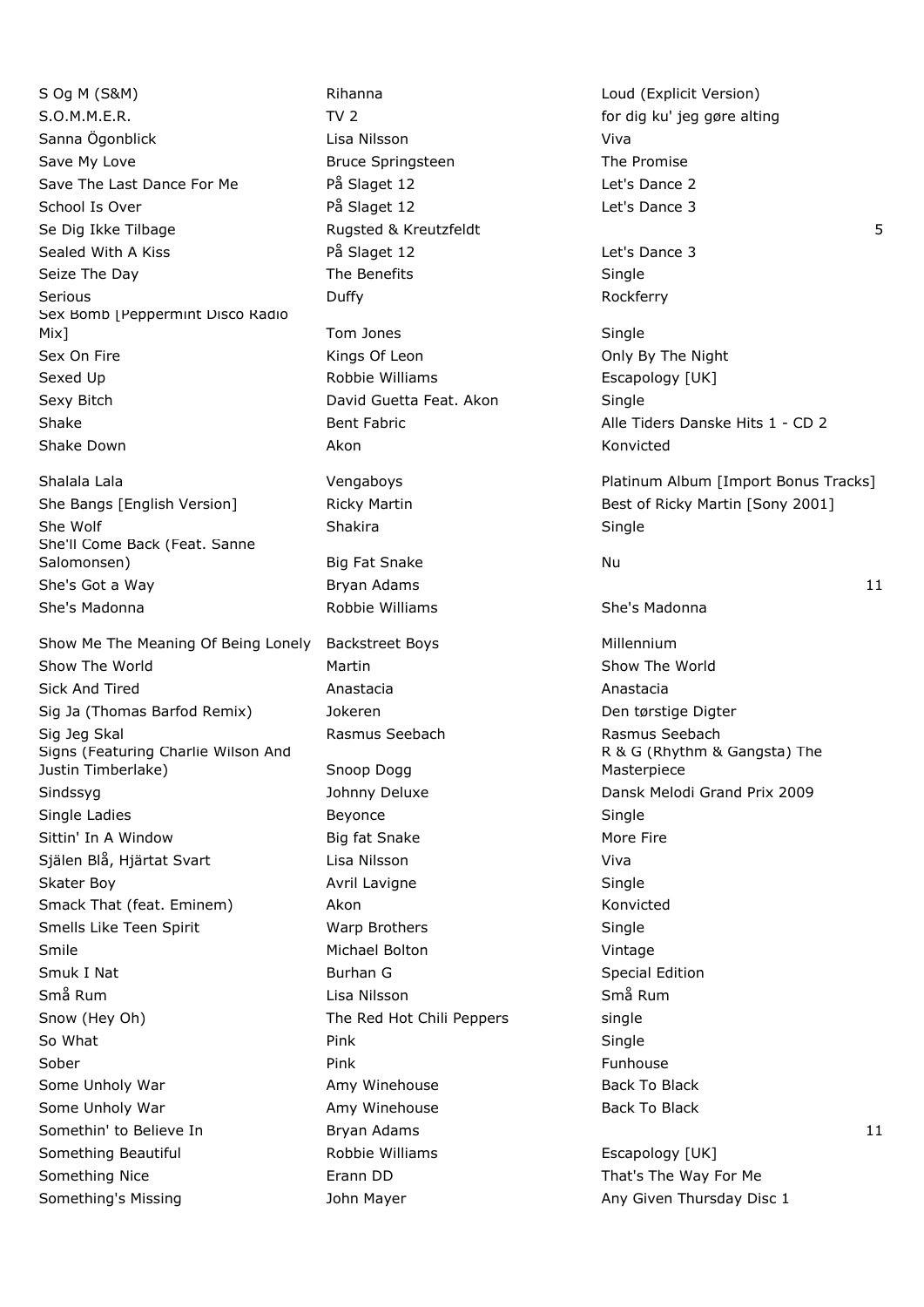Sometimes **Manufathering Heidi** Heidi Audio Ballerina Sommer I Europa Rasmus Nøhr Sommerregn **Burhan G** Burhan G Special Edition Somom.com **Somomed Alpha Han** Jokeren **Alpha Han** Alpha Han SOS Rihanna Single Soul Limbo **Musikk** Single Single Soul Shine **Beth Hart** Beth Hart 37 Days Speed Of Sound and Coldplay Coldplay Cold Cold Cold at  $X \& Y$ Speedy Kim Larsen Gammel Hankat Stay The Night **Stay The Night Communist Communist Communist Communist Communist Communist Communist Communist Communist Communist Communist Communist Communist Communist Communist Communist Communist Communist Communist C** Step Yo Game Up (Featuring Lil' Jon and Trina) Snoop Dogg Stepping Stone **Duffy Duffy Contained Bullet Rockferry Rockferry** Still Believing **Example 19 Single** Erann DD **Single** Single Stille Og Rolig Knald På (Rune RK Remix) Contract Contract Contract Ufo & Yepha Contract Contract Contract Contract Contract Contract Contract Contract Contract Contract Contract Contract Contract Contract Contract Contract Contract Contract Contract Contr Stronger Than Me **Amy Winehouse** Frank Sugar Sugar På Slaget 12 Let's Dance 3

Sunshine Reggae (Extended Dub Version) Laid Back Superbia **Contract Contract Contract Contract Contract Contract Contract Contract Contract Contract Contract Contract Contract Contract Contract Contract Contract Contract Contract Contract Contract Contract Contract Contr** Superstar **Christine Milton** Christine Milton Single

Sut Den Op Fra Slap (Artmus Re-Fix) Suspekt Dance Chart 23 CD1 Sweet About Me **Canned Contract Contract Contract Contract Contract Contract Contract Contract Contract Contract Contract Contract Contract Contract Contract Contract Contract Contract Contract Contract Contract Contract C** Sweet Nothin's The Communication of the Slaget 12 Let's Dance 2 Switch **Markov Heidi** Heidi Audio Ballerina Syrup & Honey **Example 20** Duffy **CONSIDENTS** Rockferry Säg Det Igen Lisa Nilsson Små Rum Sækken I Katten Martin Karen Karen Single Single Sømand af verden (Club ver) Dodo And The Dodo's Dodo And The Dodo`s 2 Sømand Ombord Kim Larsen & Kjukken En Lille Pose Støj Take the Box **Amy Winehouse** Frank Take Your Mama Scissor Sisters single single Taxa Sanne Salomonsen Unico Teardrops In Heaven The Sanne Salomonsen The Hits Sanne Salomonsen Tears Dry On Their Own **Amy Winehouse** Back To Black To Black Teenage Dirtbag Network Single Wheatus Single Single Tele **Barcode Brothers** Swipe Me Telegram För Fullmånen Lisa Nilsson Små Rum Tennesee Waltz **På Slaget 12** det's Dance 3 That's Not My Name The Ting Tings The Ting Tings Single The Bad Touch The Bloodhound Gang Single

The Battle - DJ Quicksilver Video Mix Watergate Single The Edge Of Glory Lady GaGa Born This Way The Fame (Album Mixtape Medley) Lady GaGa The Fame (Special Edition) The Flood **Take That Single** Single The Game Of Love Santana Feat. Michelle Branch Ultimate Santana The Locomotion The Locomotion Control of the Slaget 12 Let's Dance 2

R & G (Rhythm & Gangsta) The Masterpiece Simply Red 25: The Greatest Hits [CD/DVD] Disc 1 Sunshine Reggae: The Best of Laid Back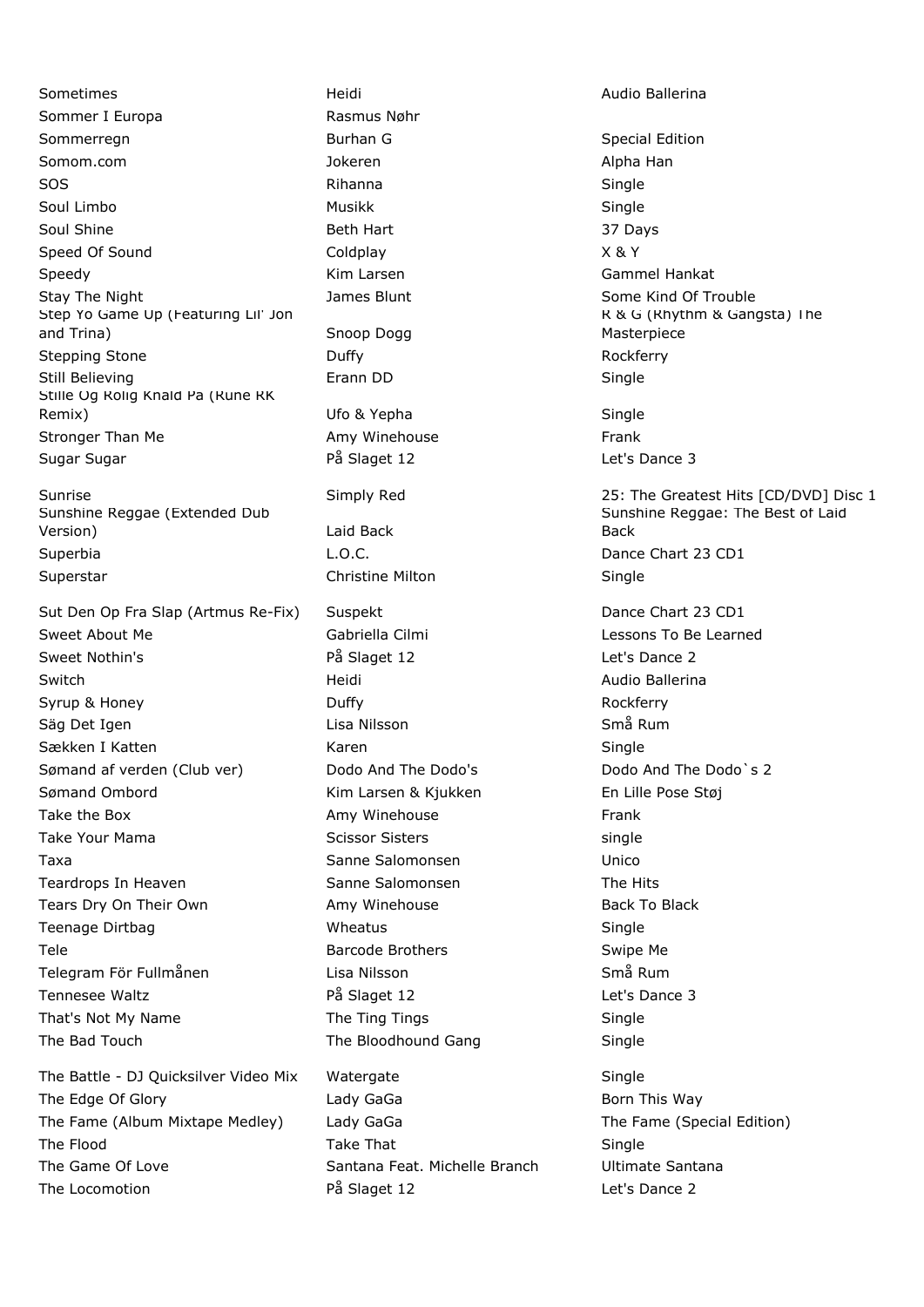The Loser Sign The Loser Sign Contract Contract Hej Matematik Single The Real Slim Shady **Eminem** Eminem Curtain Call: The Hits The Rhythm Of The Night (Mad Summer Club Mix) **Verano Single Single Single** The Second You Sleep Saybia Saybia Saybia The Second You Sleep The Spell **Single Alphabeat** Alphabeat **Single** Single The Tide Is High (Get The Feeling) (Radio Mix) **Atomic Kitten** Feels So Good **Atomic Kitten** Feels So Good The Way I Are **Timbaland** Single The Whistle Song The Whistle Song The Whistle Song Payback Time The zephyr song The Red Hot Chili Peppers single This Is The Life Amy MacDonald This Is The Life Amy MacDonald This Love **Maroon 5** Maroon 5 Songs About Jane This Pretty Face **Amy Macdonald** Amy Macdonald A Curious Thing Thranens Trommeshow Lars Lilholt Band Den 7. dag Tiden Heler Ingen Sår **Burhan G** Special Edition Tik Tok Ke\$ha Animal Til Dig Rasmus Seebach Rasmus Seebach To Know Him Is To Love Him **På Slaget 12** Let's Dance 2 Toxic **Britney Spears** Single Toxicity **System Of A Down** Single Transparent & Glasslike Carpark North Carpark North Tror På Dig Lisa Nilsson Viva Tu Es Fouto (Radio Edit) **In-Grid** Single Single Två Utbrunna Ljus Lisa Nilsson Viva Twist Of Love **Sidsel Ben Semmane** 13 rigtige grand prix hits 16 rights and prix hits Twistin<sup>'</sup> The Night Away **På Slaget 12** 12 Let's Dance 3 Tænder På Dig dettalligt dettalligt var det blander blander af det blander af det blander af det blander af de Tårer Taler Sandt **Bamses Venner** Bamses Venner Bamse<sup>'</sup>s Allerbedste Umbrella Rihanna Single

Unbreakable (Album Version) Michael Jackson The Ultimate Collection Under Samme Sol **Rasmus Seebach** Rasmus Seebach Rasmus Seebach

Va Fangool Single Nephew Nephew Single Vad Har Hänt Här Lisa Nilsson Små Rum

vamos ala playa (2010 Version) Radio Edit **Edit** Community Community Community Vamos A La Playa Community Community 6 Summer Hitz 6 Var Finns du Nu Lisa Nilsson Små Rum Velkommen Til Medina Medina Velkommen til Medina Venus **På Slaget 12** Central Museum På Slaget 12 Central Museum Parties Dance 3 Vi Går Hem Lisa Nilsson Viva Vi Lever Jo I Lånte Fjer **Lars Lilholt Band** Smukkere Med Tiden Vi Lå Jo I Herning Theory of Allan Olsen Allan Alle Tiders Danske Hits 1 - CD 2

Valerie **Amy Winehouse** Back To Black To Black To Black To Black To Black

Tired Adele 19 Tonight We Have The Stars **Bryan Adams** 11 **Bryan Adams** 11 Unbreakable Westlife Unbreakable, Vol. 1: The Greatest Hits Uptown Girl [Edit] The Unbreakable, Vol. 1: The Greatest Hits Use Somebody **Example 2** Kings Of Leon **Connect Somebody** Christene Bight Valmuevejene Neighbours Neighbours det gådefulde folk / 2005